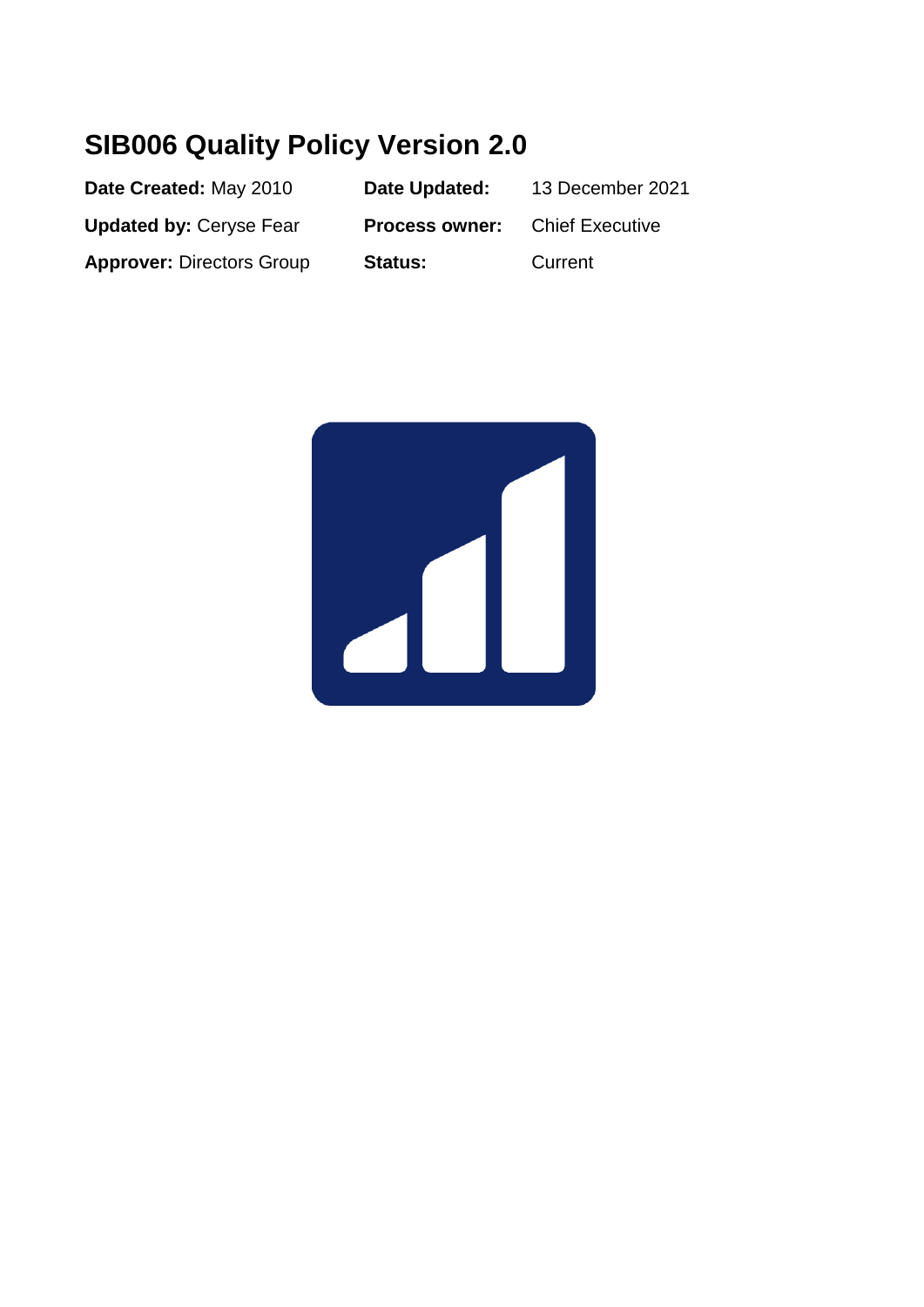### <span id="page-1-0"></span>**Foreword**

To be in compliance with the requirements of ISO 9001:2015, policies and procedures for The Social Investment Business are to be approved by the relevant Director on behalf of the Chief Executive.

This document is intended to be used by employees within The Social Investment Business who are associated with this process/policy.

This policy/procedure has been approved by Directors Group and authorised on their behalf by a Group Director:

| <b>Name</b> | <b>Signature</b> | <b>Title</b>           | <b>Date</b>         |
|-------------|------------------|------------------------|---------------------|
| Nick Temple | Temple           | <b>Chief Executive</b> | 13 December<br>2021 |
|             |                  |                        |                     |
|             |                  |                        |                     |
|             |                  |                        |                     |
|             |                  |                        |                     |

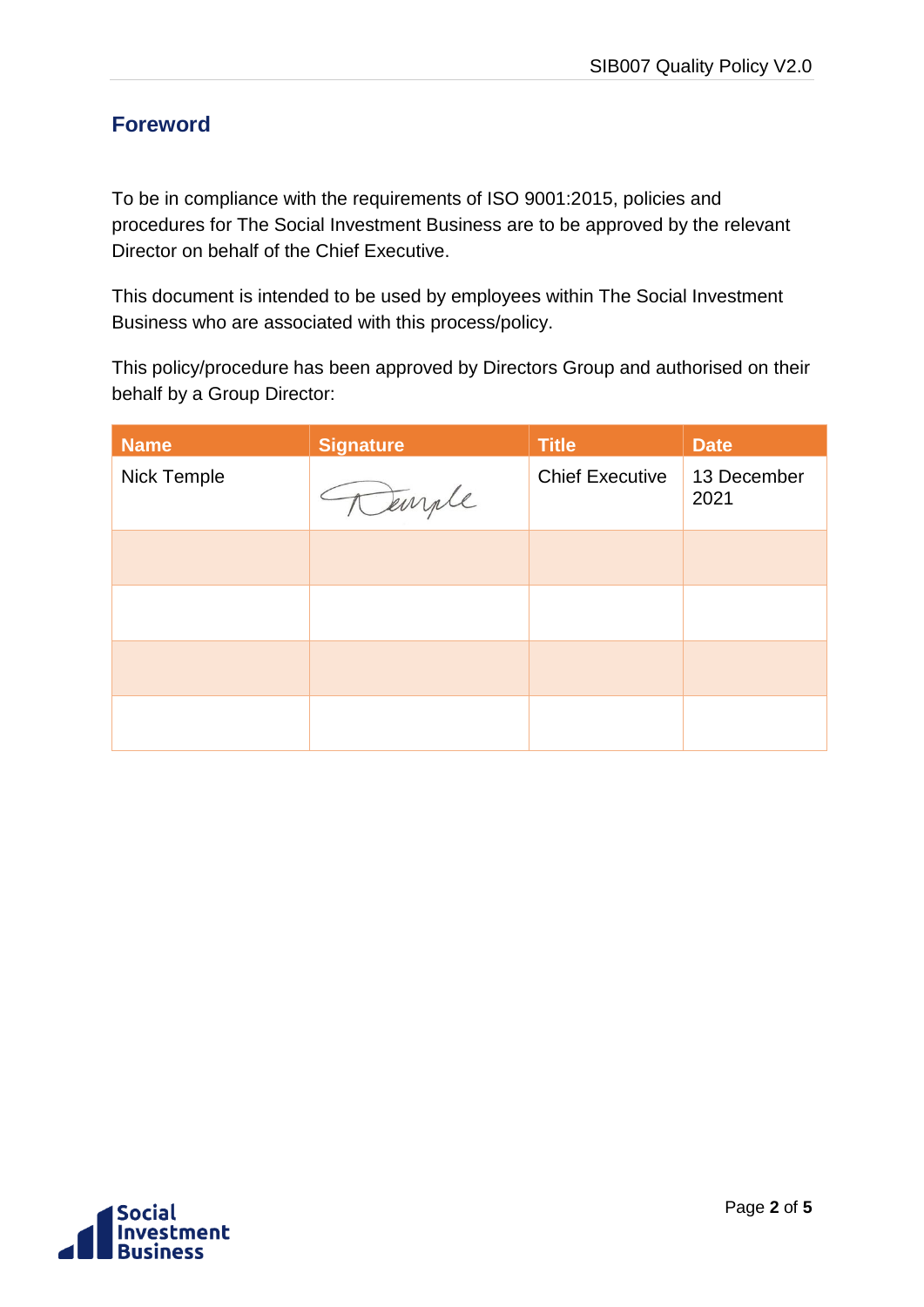### Version history

| <b>Version ref</b> | <b>Author</b>      | <b>Date</b>          | <b>Process ref changed</b>                                                                                                    |
|--------------------|--------------------|----------------------|-------------------------------------------------------------------------------------------------------------------------------|
| 1.0                | <b>Helen Kwok</b>  | May 2015             | <b>First Quality Policy</b>                                                                                                   |
| 1.1                | <b>Julia Khan</b>  | January 2012         | Update and re-confirmation of<br><b>Quality Policy</b>                                                                        |
| 1.2                | Ceryse Fear        | 25 July 2013         | Revised and updated to include<br>company strategic objectives<br>and quality objectives                                      |
| 1.3                | <b>Ceryse Fear</b> | 30 January<br>2014   | Updated with 2014-15 quality<br>objective                                                                                     |
| 1.4                | Ceryse Fear        | 15 September<br>2015 | Updated with strategic<br>objectives and quality objective<br>2015-16                                                         |
| 1.5                | <b>Ceryse Fear</b> | 14 November<br>2016  | <b>Updated with Strategic</b><br>objectives and quality objective<br>2016-17                                                  |
| 1.6                | Ceryse Fear        | 05 February<br>2018  | <b>Updated with Strategic</b><br>objectives and quality objective<br>2017-18                                                  |
| 1.7                | <b>Ceryse Fear</b> | 30 July 2018         | <b>Updated with Strategic</b><br>objectives and quality objective<br>2018-19                                                  |
| 1.8                | Ceryse Fear        | 21 September<br>2018 | <b>Updated with Plain English</b>                                                                                             |
| 1.9                | <b>Ceryse Fear</b> | 10 December<br>2019  | <b>Updated with Strategic</b><br>objectives and quality objective<br>2019-20                                                  |
| 2.0                | Ceryse Fear        | 21 June 2021         | <b>Updated with Strategic</b><br>objectives; quality objective<br>approved by Extended Directors<br>Group on 13 December 2021 |

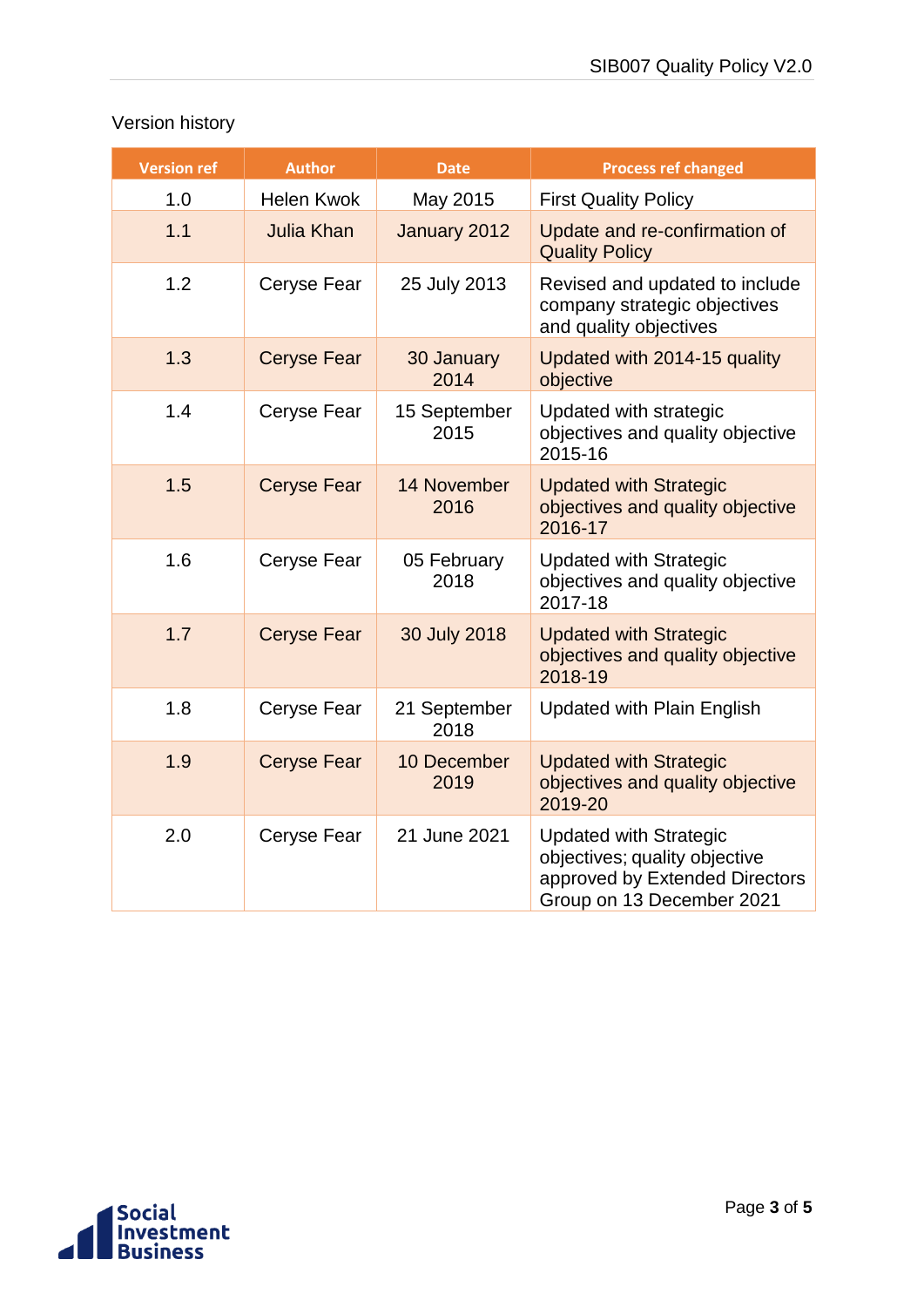# **Table of contents**